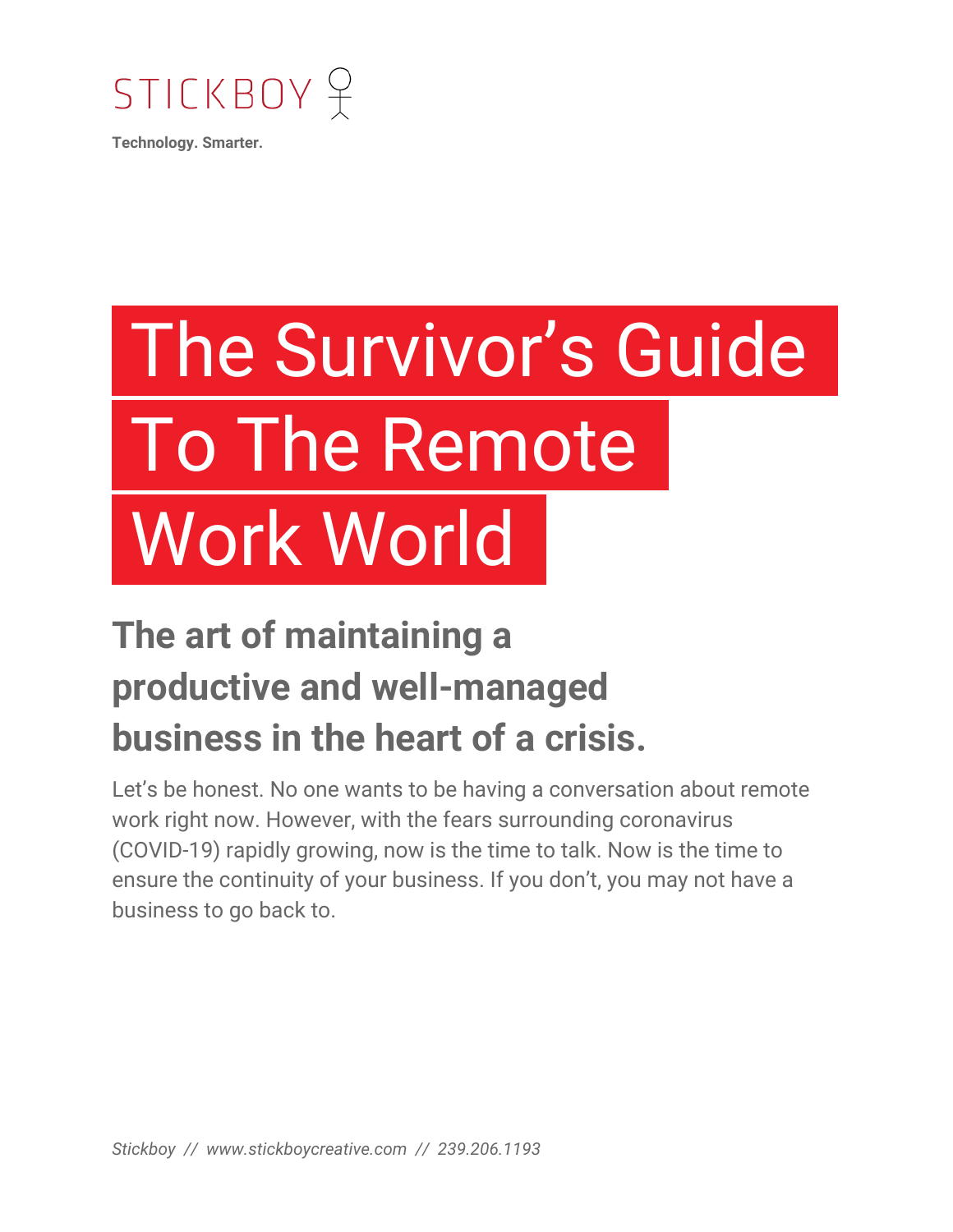## **Welcome to a brave new (digital) world!**

For many business owners, the thought of remote workers is a frightening one. How will your employees do their work? How will they remain productive? How will I stay on top of things?

All excellent questions. And good news! To help take those worries of your plate, we've prepared:

### **The Emergency Remote Work Checklist**

This checklist is intended for business owners who are implementing remote work or work-from-home procedures as part of their business continuity plan in response to a period of crisis. The checklist is easy to use, just follow along and don't skip a step!

#### ▢ **Communicate Timing & Duration**

The primary issue crippling the success of remote work is lack of communication. If everyone's not on the same page, your business will suffer.

#### *How To Check This Box:*

Communicate with your entire team, letting the details of your business's remote work implementation. When will remote work begin? How long will it last? How will a change-in-plans be communicated to your team?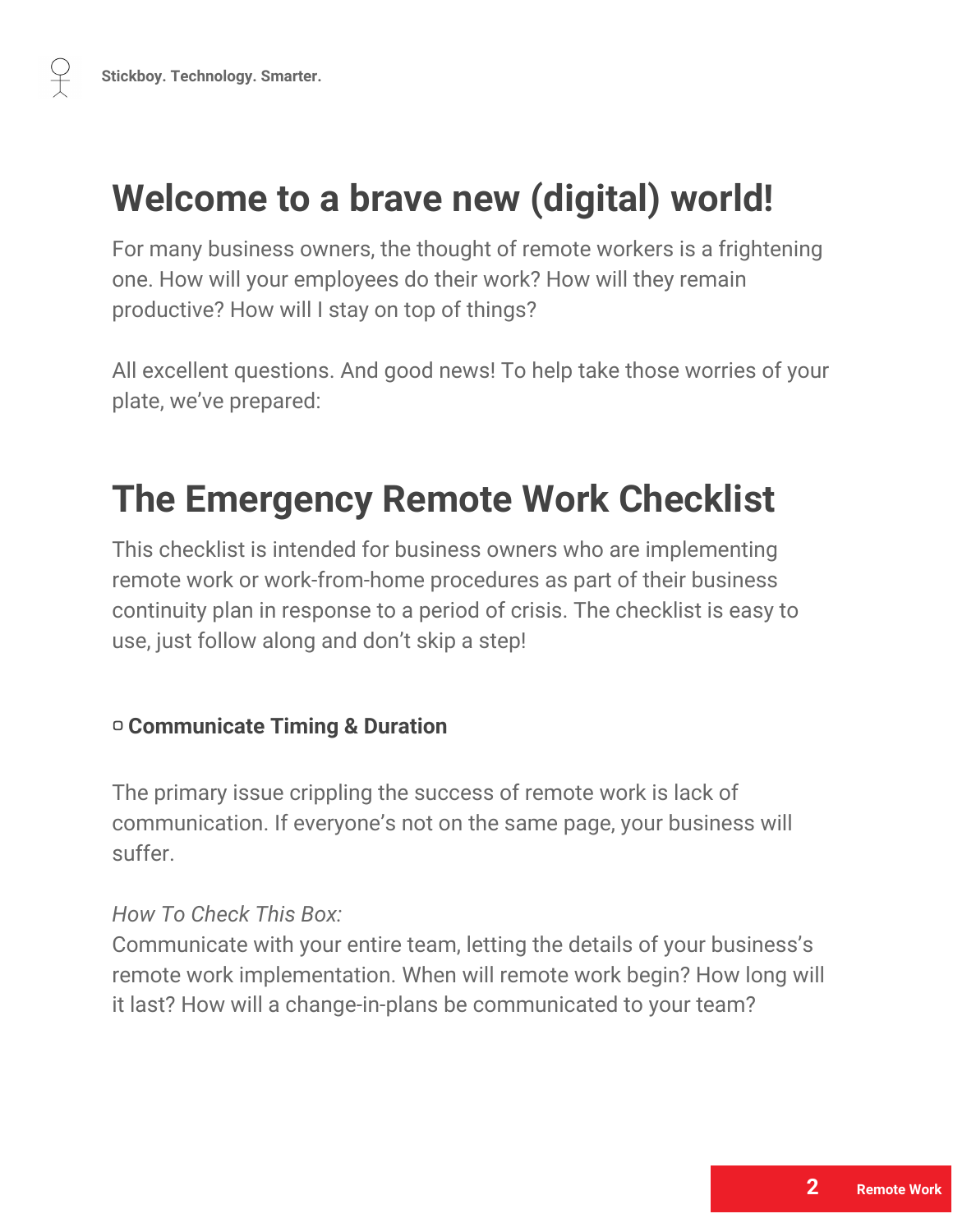#### ▢ **Audit Internet Access**

It goes without saying (but we're saying it): to work remote, your team will need stable internet connections.

#### *How To Check This Box:*

Ensure every worker has a stable internet connection. This may be a connection from an internet provider or a data hotspot connection from a phone provider. If no internet is available to one of your workers, you'll need to look into providing one.

#### ▢ **Audit Hardware Access**

Cloud technology has come pretty far, but we still need some method for accessing it.

#### *How To Check This Box:*

Ensure every worker has the physical hardware necessary to connect to your systems. This includes workstations, monitors, mice, keyboards, etc.

#### ▢ **Audit VPN Connections**

If your business has on-premises hardware, your team will need a system for connecting to those resources remotely.

#### *How To Check This Box:*

Ensure every worker has some sort of VPN or RDP system in place on their workstation.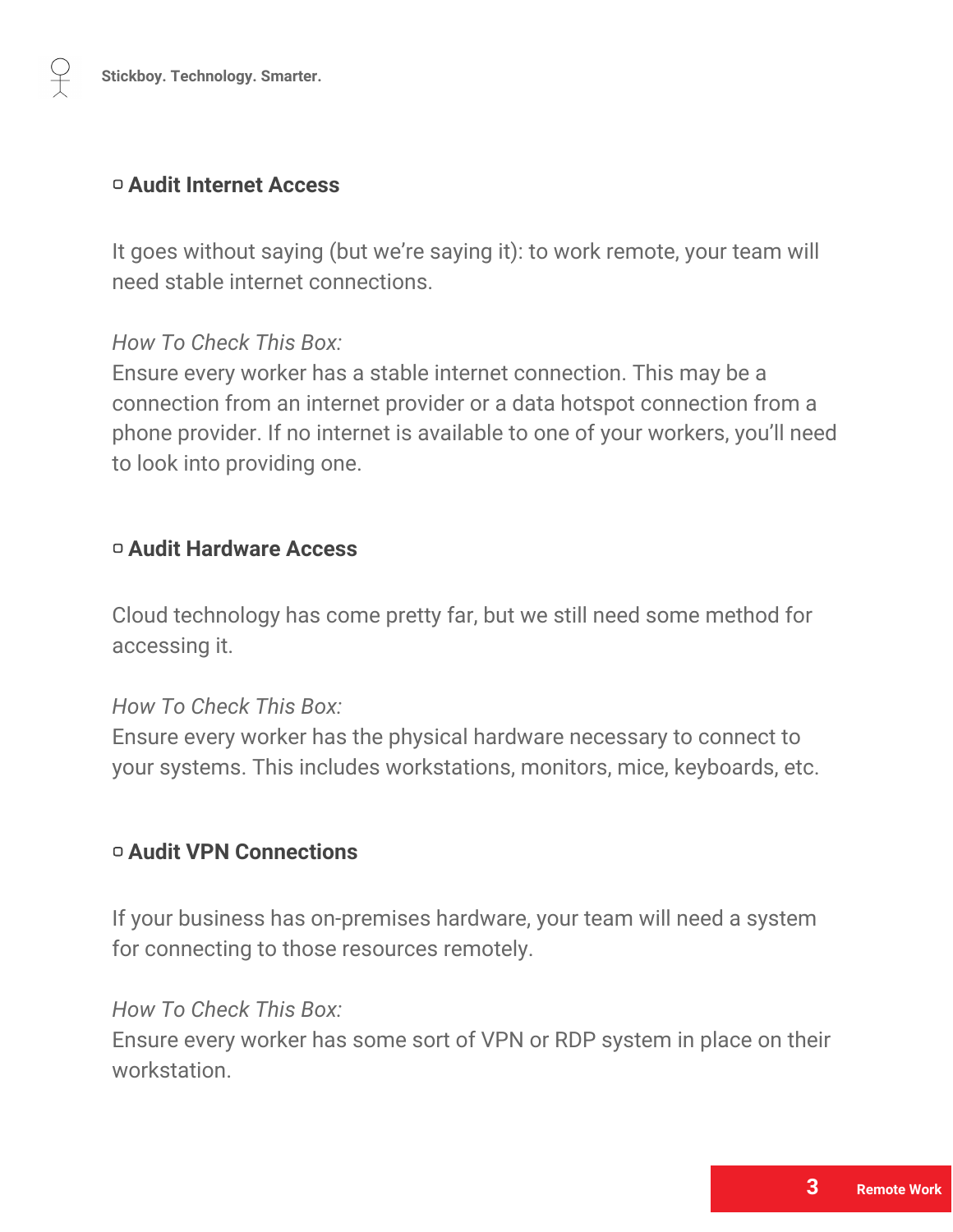#### ▢ **Document Passwords & Access Credentials**

Grown adults should be able to remember their passwords. You would think that's a give-me. Unfortunately that is not the case in today's world.

#### *How To Check This Box:*

Document all passwords and access credentials in a secure password storage software (such as LastPass). Ensure all employees know how to access this software.

#### ▢ **Distribute Contact Information**

All the communication devices in the world won't do any good if your team doesn't know how to reach each other.

#### *How To Check This Box:*

Document all employee phone numbers and emails (including leadership's contact information). Distribute this list to all employees.

#### ▢ **Adopt New Communication Channels**

Sometimes email and phone won't cut it. Now is your chance to explore alternative platforms for communicating between team members.

#### *How To Check This Box:*

Explore and (if appropriate) implement additional communication channels. For peer-to-peer communication, Slack is a popular option. For project-based communication you could look into Teamwork and Jira.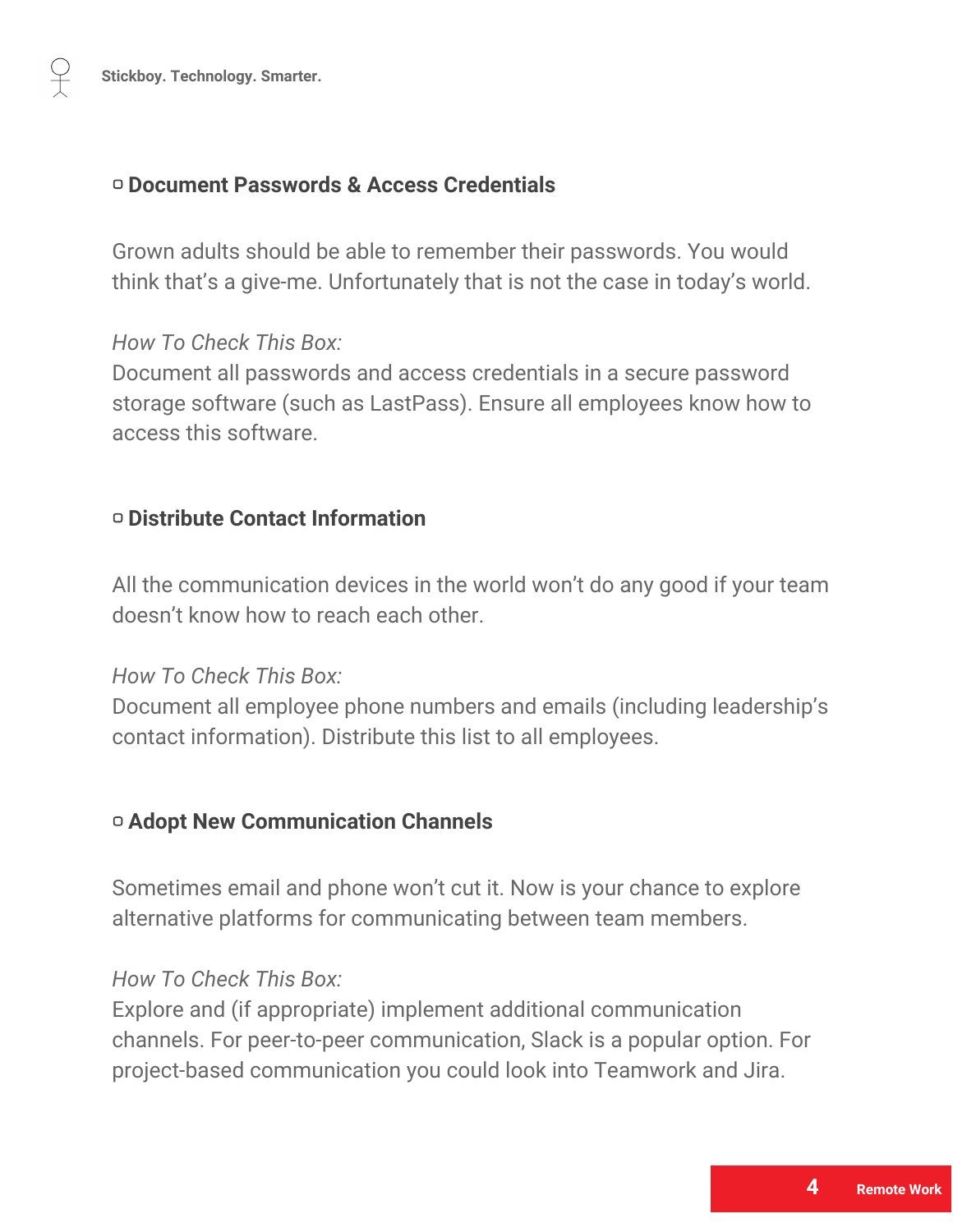#### ▢ **Communicate Schedule & Expectations**

It's natural for people to see remote work as a bit of a vacation. It's necessary to nip that in the bud and communicate your expectations for remote work.

#### *How To Check This Box:*

Communicate to your team their expected work hours. Also communicate how updates should be delivered and how issues should be addressed. Take time to hold a Q-and-A session. Schedule a recurring team meeting.

#### ▢ **Put Security Policies In Place**

With work leaving the workplace, you are also faced with the dilemma of *data* leaving the workplace. Keep your business protected.

#### *How To Check This Box:*

Ensure all remote work devices are password protected. Implement a data-protection policy. Perform regular audits of available access logs.

#### ▢ **Talk To Your Lawyer**

Having a team of remote workers presents new and unique legal challenges.

#### *How To Check This Box:*

It's a little more open ended of a task, but be sure you consult with your lawyer. Make sure your business is in legally safe waters.